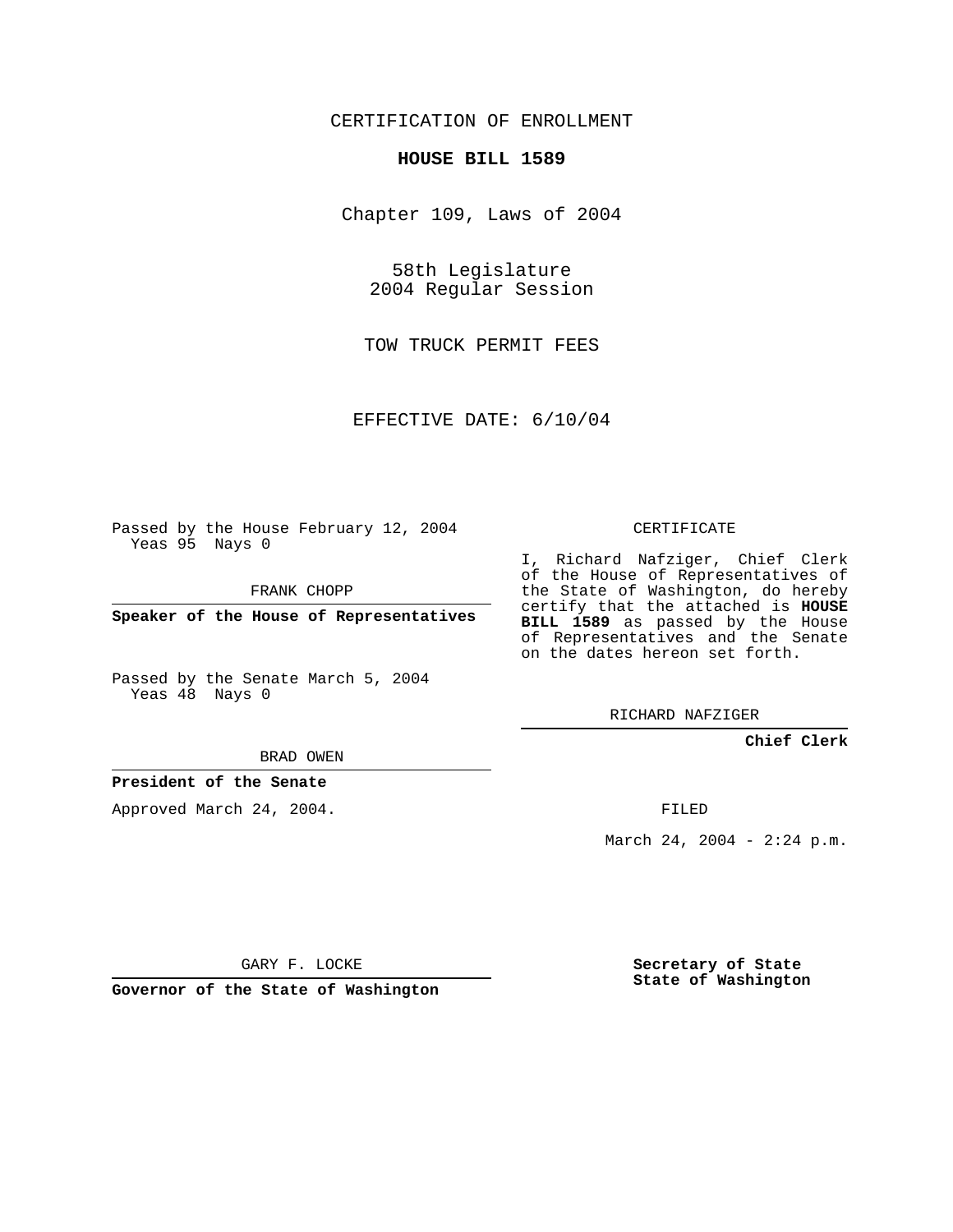# **HOUSE BILL 1589** \_\_\_\_\_\_\_\_\_\_\_\_\_\_\_\_\_\_\_\_\_\_\_\_\_\_\_\_\_\_\_\_\_\_\_\_\_\_\_\_\_\_\_\_\_

\_\_\_\_\_\_\_\_\_\_\_\_\_\_\_\_\_\_\_\_\_\_\_\_\_\_\_\_\_\_\_\_\_\_\_\_\_\_\_\_\_\_\_\_\_

Passed Legislature - 2004 Regular Session

**State of Washington 58th Legislature 2003 Regular Session By** Representatives Murray and Woods

Read first time 01/31/2003. Referred to Committee on Transportation.

1 AN ACT Relating to tow truck permit fees; amending RCW 46.44.0941; and repealing RCW 46.44.015.

BE IT ENACTED BY THE LEGISLATURE OF THE STATE OF WASHINGTON:

 **Sec. 1.** RCW 46.44.0941 and 1995 c 171 s 2 are each amended to read as follows: The following fees, in addition to the regular license and tonnage fees, shall be paid for all movements under special permit made upon state highways. All funds collected, except the amount retained by authorized agents of the department as provided in RCW 46.44.096, shall be forwarded to the state treasury and shall be deposited in the motor vehicle fund: All overlegal loads, except overweight, single

| 13              |                                           |
|-----------------|-------------------------------------------|
| 14              | Continuous operation of overlegal loads   |
| 15 <sub>1</sub> | having either overwidth or overheight     |
| 16              | features only, for a period not to exceed |
| 17              |                                           |
| 18              | Continuous operations of overlegal loads  |
| 19              | having overlength features only, for a    |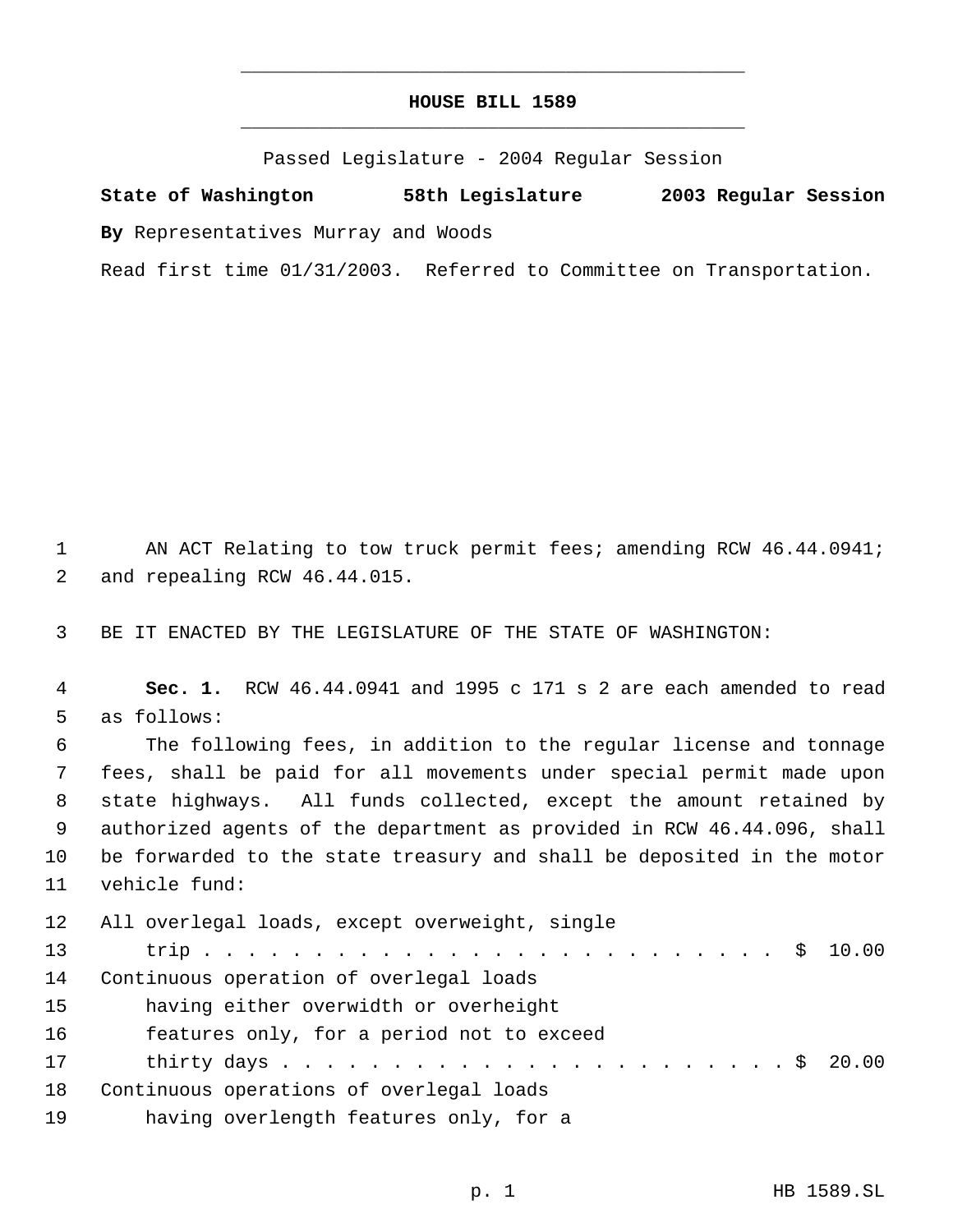| 1  | period not to exceed thirty days $\frac{1}{5}$<br>10.00                                 |
|----|-----------------------------------------------------------------------------------------|
| 2  | Continuous operation of a combination of                                                |
| 3  | vehicles having one trailing unit that                                                  |
| 4  | exceeds fifty-three feet and is not                                                     |
| 5  | more than fifty-six feet in length, for                                                 |
| 6  | a period of one year \$ 100.00                                                          |
| 7  | Continuous operation of a combination of                                                |
| 8  | vehicles having two trailing units                                                      |
| 9  | which together exceed sixty-one feet and                                                |
| 10 | are not more than sixty-eight feet in                                                   |
| 11 | length, for a period of one year \$ 100.00                                              |
| 12 | Continuous operation of a three-axle fixed                                              |
| 13 | load vehicle having less than 65,000                                                    |
| 14 | pounds gross weight, for a period not                                                   |
| 15 | 70.00<br>to exceed thirty days \$                                                       |
| 16 | Continuous operation of a four-axle fixed load                                          |
| 17 | vehicle meeting the requirements of                                                     |
| 18 | RCW 46.44.091(1) and weighing less than                                                 |
| 19 | 86,000 pounds gross weight, not to exceed                                               |
| 20 | 90.00<br>$\cdot$ \$                                                                     |
| 21 | Continuous movement of a mobile home or manufactured                                    |
| 22 | home having nonreducible features not to                                                |
| 23 | exceed eighty-five feet in total length and                                             |
| 24 | fourteen feet in width, for a period of                                                 |
| 25 | \$150.00<br>one year                                                                    |
| 26 | Continuous operation of a class C tow truck or a                                        |
| 27 | class E tow truck with a class C rating while                                           |
| 28 | performing emergency and nonemergency tows of                                           |
| 29 | oversize or overweight, or both, vehicles and                                           |
| 30 | vehicle combinations, under rules adopted by the                                        |
| 31 | transportation commission, for a period of one year \$ 150.00                           |
| 32 | Continuous operation of a class B tow truck or a                                        |
| 33 | class E tow truck with a class B rating while                                           |
| 34 | performing emergency and nonemergency tows of                                           |
| 35 | oversize or overweight, or both, vehicles and                                           |
| 36 | vehicle combinations, under rules adopted by the                                        |
| 37 | <u>transportation commission, for a period of one year <math>\ldots</math> \$ 75.00</u> |
| 38 | Continuous operation of a two or three-axle                                             |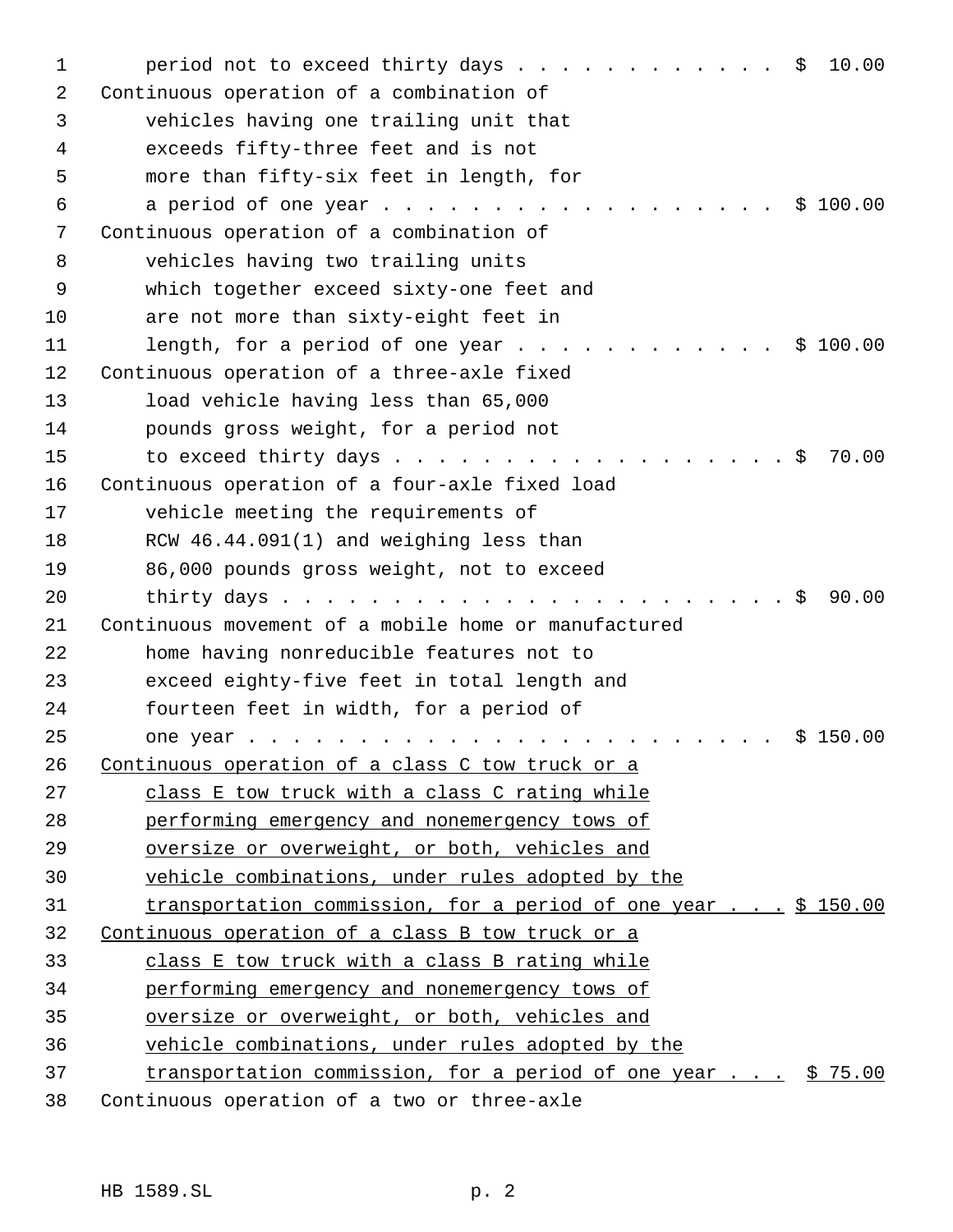| 1        | collection truck, actually engaged in the                              |
|----------|------------------------------------------------------------------------|
| 2        | collection of solid waste or recyclables,                              |
| 3        | or both, under chapter 81.77 or 35.21 RCW                              |
| 4        | or by contract under RCW 36.58.090, for                                |
| 5        | one year with an additional six thousand                               |
| 6        | pounds more than the weight authorized in                              |
| 7        | RCW 46.16.070 on the rear axle of a two-axle                           |
| 8        | truck or eight thousand pounds for the tandem                          |
| 9        | axles of a three-axle truck. RCW 46.44.041                             |
| 10       | and 46.44.091 notwithstanding, the tire limits                         |
| 11       | specified in RCW 46.44.042 apply, but none of                          |
| 12       | the excess weight is valid or may be permitted                         |
| 13       | on any part of the federal interstate highway                          |
| 14<br>15 | 42.00<br>S.                                                            |
|          | per thousand pounds                                                    |
| 16       | The department may issue any of the above-listed permits that          |
| 17       | involve height, length, or width for an expanded period of consecutive |
| 18       | months, not to exceed one year.                                        |
| 19       | Continuous operation of farm implements under a permit issued as       |
| 20       | authorized by RCW 46.44.140 by:                                        |
| 21       | (1) Farmers in the course of farming activities,                       |
| 22       | 10.00<br>\$                                                            |
| 23       | (2) Farmers in the course of farming activities,                       |
| 24       | for a period not to exceed one year \$<br>25.00                        |
| 25       | (3) Persons engaged in the business of the                             |
| 26       | sale, repair, or maintenance of such                                   |
| 27       | farm implements, for any three-month period \$<br>25.00                |
| 28       | (4) Persons engaged in the business of the                             |
| 29       | sale, repair, or maintenance of such                                   |
| 30       | farm implements, for a period not to                                   |
| 31       |                                                                        |
| 32       | Overweight Fee Schedule                                                |
| 33       | Excess weight over legal capacity,<br>Cost per mile.                   |
| 34       | as provided in RCW 46.44.041.                                          |
| 35       | \$.07                                                                  |